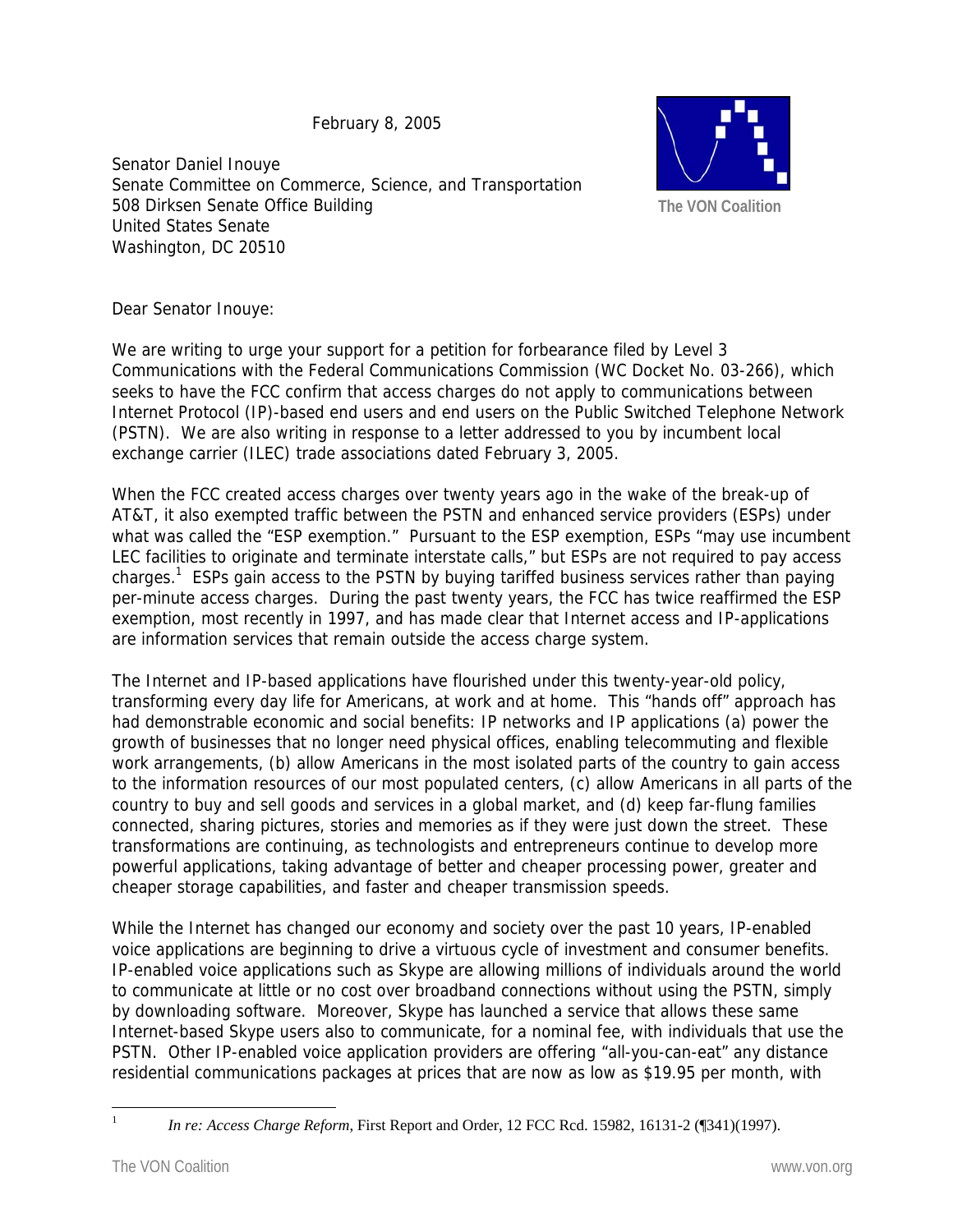many features, some of which would not even be possible using the traditional PSTN. As a result of these new applications, more consumers are purchasing broadband connections in order to use these applications. And greater consumer demand for broadband supports further investment both in the broadband infrastructure, and in even newer and more innovative consumer applications.

By granting the Level 3 Petition, the FCC would keep this successful pro-consumer, pro-growth policy in place while the Congress and the Commission work to finalize and implement comprehensive reform of intercarrier compensation, including access charges. The Level 3 Petition is not a "gun-jumping" effort at "piecemeal" intercarrier compensation reform, but a request for a clarification of the rules-of-the-road for IP-enabled voice applications that will govern until Congress and/or the Commission complete comprehensive intercarrier compensation reform. Without such clarification, entrepreneurs and investors developing and bringing to market new IP-enabled voice applications will be left to guess at whether the FCC – or the many courts around the country – will ultimately conclude that access charges do or do not apply, either prospectively or retroactively. A continuation of the current regulatory uncertainty during the interim period prior to completion of comprehensive intercarrier compensation reform will only serve to reduce investment, slow the introduction of innovative new products and services – and their benefits – to consumers, and dampen the demand for broadband that these new innovative products and services will create.

If the FCC were to follow the path advocated by ILECs and apply access charges for the first time to IP applications that communicate with users on the PSTN, the results would be even more anti-consumer and anti-growth:

- Rates for innovative IP-enabled voice applications would go up;
- Innovation in and development of new IP-enabled voice applications would be curtailed;
- Consumer demand for broadband would be reduced, slowing the growth in broadband penetration, and thus stunting one of the policy objectives of the Congress when it enacted the Telecommunications Act of 1996.

There is no evidence of any compelling need for such a rate-raising, growth-sapping, innovationreducing policy change. Historically, ILECs have always been quick to claim that every new technology or regulatory change – whether the deregulation of customer handsets and equipment, the introduction of long distance competition, or the granting of cellular licenses to anyone other than the incumbent local telephone company – will threaten universal service. In every case, market developments proved those claims to be vastly overblown. The same is true with respect to IP-enabled voice applications. Although IP-enabled voice application subscriptions are growing, they remain an exceedingly small proportion of overall PSTN connections – which now number over 300 million including both wireless and traditional wireline. Even with rapid growth, mass market IP-enabled voice applications are unlikely to exceed even a few percent of the market while Congress and the FCC complete intercarrier compensation reform. In fact, Level 3 has filed a study with the FCC showing that applying interstate access charges to IP-enabled voice applications will only marginally increase ILEC revenues in 2005 and 2006. In this environment, it seems ironic and shortsighted for the ILECs to now advocate that the FCC, after nearly 20 years of Internet pro-growth policy, reverse its course and apply access charges to IPenabled voice applications.